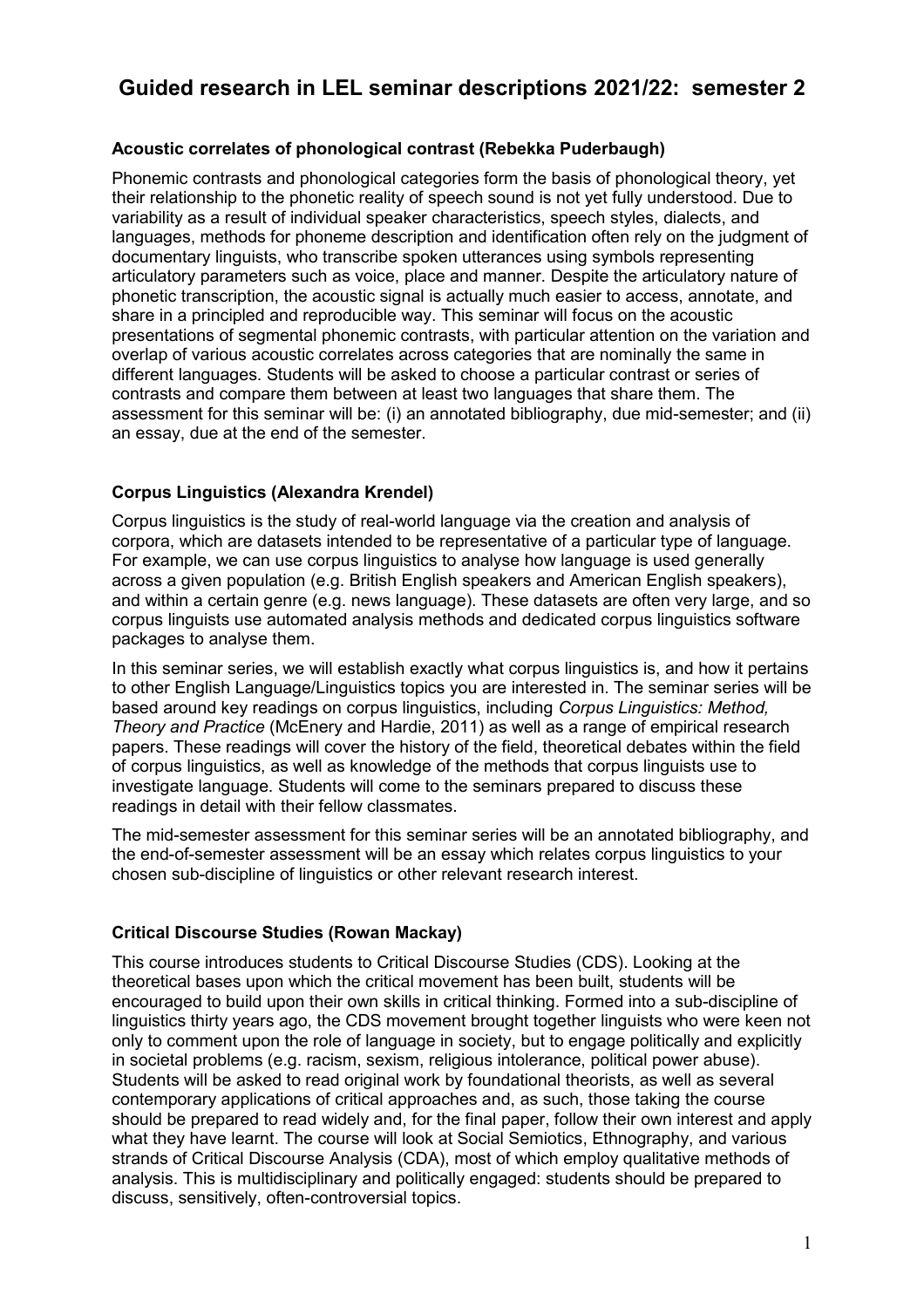# **English historical syntax (Linda van Bergen)**

English Historical Syntax has become a very lively and varied area of research, stimulated by the increasing availability of text corpora from various periods of English as well as interest in aspects of English Historical Syntax in relation to syntactic theory and linguistic change. In this seminar, we will explore some selected properties of syntax and syntactic change in the history of English and discuss different accounts, which will also introduce various approaches to syntactic change more generally. Some aspects of morphology may be included where relevant. Topics we are likely to look at include: aspects of word order/clause structure, especially "verb second" phenomena in early English; the origin of periphrastic *do*; modals. Assessment will consist of an assignment involving analysis/discussion of data (assignment 1), and an essay (assignment 2).

# **Form and function in language evolution (Matt Spike)**

What is language good for? This seems like an odd question, as language is embedded in so many aspects of our lives: it's hard to imagine human communication, culture, or even thought in the *absence* of language. In fact, there is no consensus within linguistics and cognitive science on which of these roles language is *well-designed* for, if any. In this course, we will survey the growing body of work on **functional explanations of language,** putting a particular focus on theories and methods which have been recruited from outside of linguistics, and how these are used to talk about ideas such as communicative efficiency, computational simplicity, and the dynamics of biological and cultural evolution.

There are two main aims of this course:

- 1. An *accessible* introduction to a literature which can seem wilfully intimidating at first: I will give you a non-technical primer on the basic concepts in each area, showing you how to stop worrying about any (often badly-explained) equations and focus on what they actually mean instead.
- 2. An opportunity to compare these different kinds of explanation, and see past some of the rhetoric in this debate.

The format of this course will be a combination of:

- 1. Tutorial introductions (asynchronous) to topics including:
	- Evolutionary dynamics in biology and culture
	- Information theory and efficient communication
	- Computational complexity, tractability, and learnability
- 2. Workshop/discussion sessions (synchronous) on these topics, focussing on specific papers from a selection of theoretical backgrounds and methodologies (i.e. ranging from theoretical linguistics to experimental and empirical studies)
- 3. Group poster presentation sessions (synchronous): students will prepare a conference-style poster on a paper of their choice (which can be on any relevant topic within or outside of linguistics, using any methodology), and will present these and respond to questions from other students.

Supplementary aims of this course are to provide students with a number of research skills/tools, including:

- literature and bibliography management software
- guidance on effective and efficient posters and presentations, online and offline
- collaborative research tools
- literature and bibliography management software

# **Global Englishes (Claire Cowie)**

In this seminar, students will explore recent case studies of contact between English and other languages in intensely multilingual environments. For historical reasons, English is assumed to be the code associated with globalisation in these situations. However, they are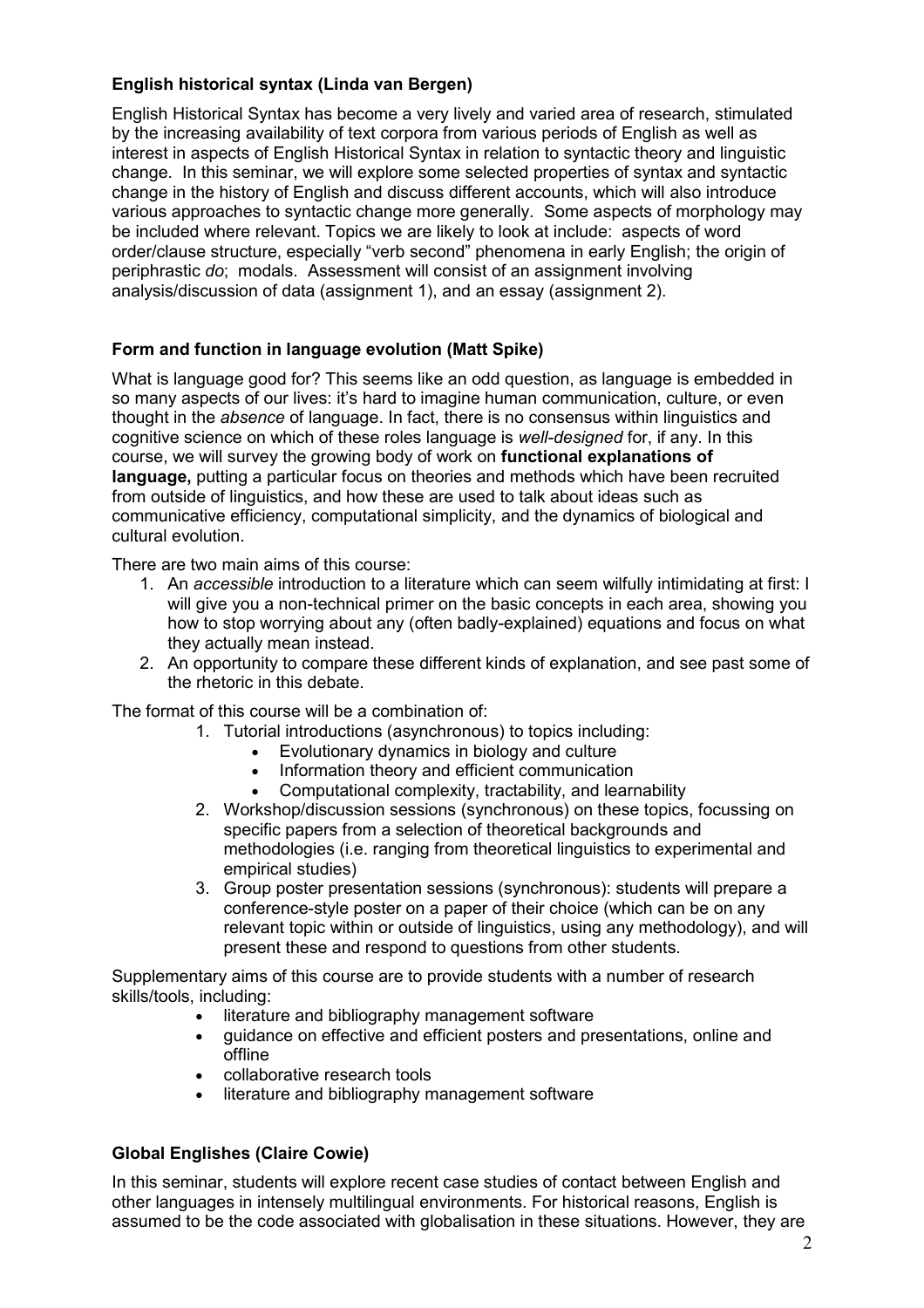more likely to be characterised by a complex mix of contact Englishes (such as Singlish or Nigerian Pidgin English), which have local associations, L1 Englishes such as American or British English, and regional languages. Depending on the context, platform or medium, there are different rules of engagement and meanings for these codes. Understanding of the case studies will be supported by more theoretical reading in the subfields of sociolinguistics of globalisation, World Englishes, and translanguaging. Case studies feature: Bollywood and Nollywood films, migrant groups in Singapore, hip hop artists in South Korea and Japan, domestic and medical labour outsourced from the Philippines, outsourced voice based services from India, online forums connecting the Nigerian diaspora, English as a Medium of instruction in universities in the Middle East. We will pay attention to the formal properties of varieties of English in each situation; and also the language ideologies associated with the language contact phenomena. The short assessment will consist of a literature review; in the longer assessment students will undertake a qualitative analysis of globalisation and language contact in a form of media (film, music, social media, or online forum).

## **Iconicity in Language (Asha Sato)**

The relationship between form and meaning in language has traditionally been considered to be arbitrary. However, iconicity, a non-arbitrary relationship between form and meaning based on resemblance, is now increasingly being recognised as key property of language, with roles in language learning, comprehension, processing and beyond. Common examples of iconicity in language include:

(i) visual resemblances between form and meaning in sign languages (e.g. in BSL sign AEROPLANE)

(ii) correspondence between form and meaning across sensory modalities (e.g. the boubakiki effect)

(iii) the prosodic use of vowel length, pitch and volume to convey modulations in magnitude, intensity etc. (e.g. 'this is sooooo baaaaaaaaaaad.' )

(iiii) co-speech gesture indicating the shape of an object being spoken about.

For the first weeks students will gain an overview of the literature on iconicity in natural language in both signed and spoken modalities, and of experimental approaches using artificial language learning. From there, students will branch off to deepen their understanding in an area of research on iconicity of their own choice. Possible areas of thought might include sound symbolism and ideophones, gestural iconicity, cross-modal and multimodal iconicity, iconicity in first/second language acquisition, iconicity and improvised communication, iconicity and systematicity, and others. Following their own line of inquiry, students will produce for assessment an annotated bibliography and a research proposal/experiment design in the format of an Open Science Framework pre-registration.

### **Language and Ethnicity (Zuzana Elliott)**

This course will cover key terms and concepts of definitions of ethnicity, superdiversity, and how ethnicity contrasts with race and nationality. The course introduces students to language-ethnicity interface, and it covers the major methodological and theoretical frameworks for studying ethno-linguistics. Students will learn to apply these frameworks to the analysis of observed patterns of ethno-linguistic practice. The module also examines potential effects of ethno-linguistic practice in institutional and non-institutional settings, and defines sociolinguists' roles in combating ethno-linguistic discrimination. On successful completion of this course, students will be able to apply the practical and conceptual tools acquired for studying language and ethnicity to the analysis and interpretation of novel datasets; and summarise, describe, and evaluate the methods, results, and implications of selected case studies in ethnolinguistics. Seminars are used to focus on developing students' transferable skills in linguistic data analysis. The course requires extensive readings on a weekly basis which will be discussed in the seminars, thus the attendance to the seminars is crucial.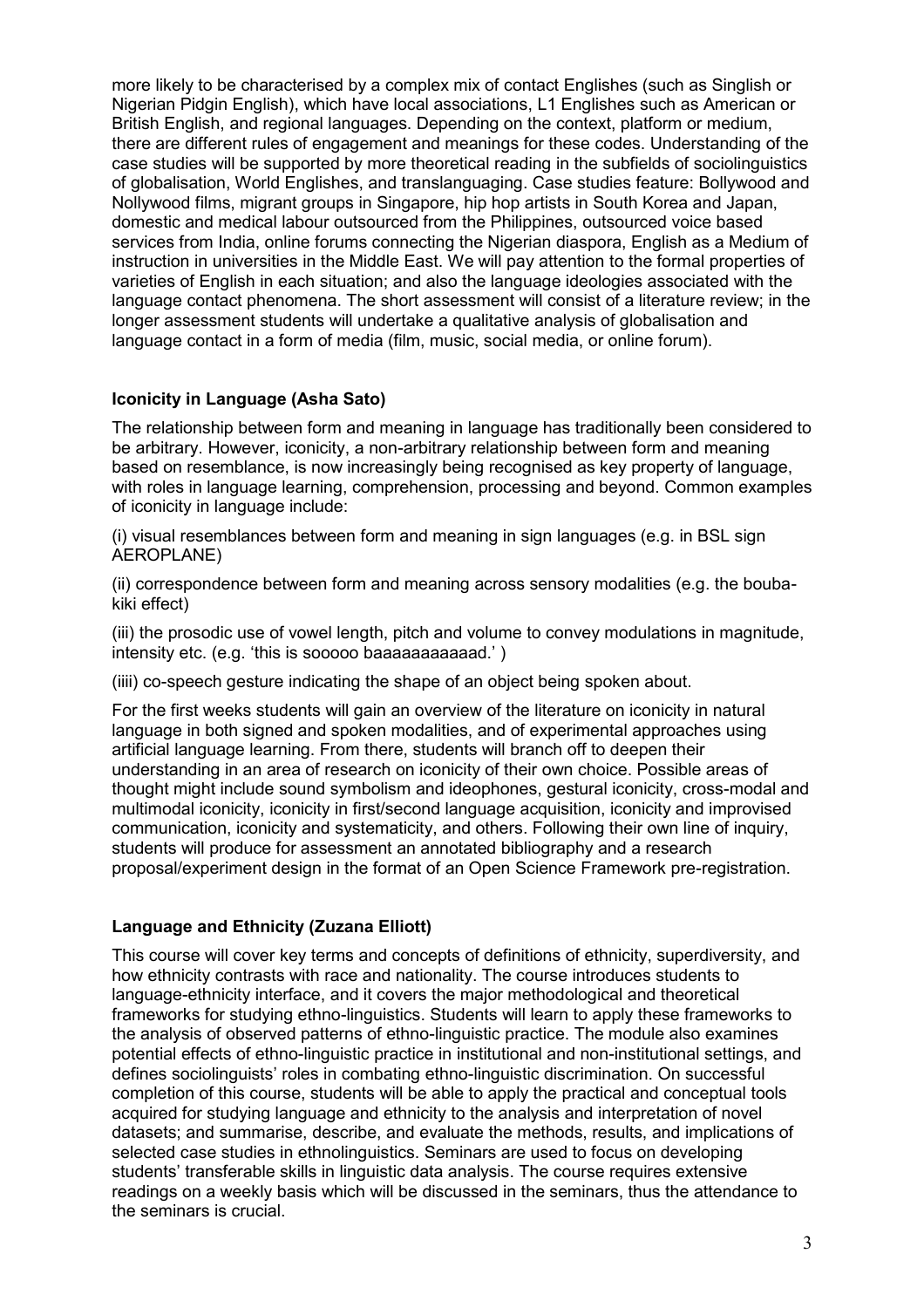# **Language variation and change in digital communication (Christian Ilbury)**

The aim of this seminar is to provide students with a chronological overview of sociolinguistic research on the topic of 'language variation and change in digital communication'. The course will first introduce earlier research on 'Computer Mediated Communication' (CMC) where we will critically evaluate the concept of 'txtspeak'. We will then move on to discuss more contemporary approaches which model the sociolinguistic constraints on variable patterns of language online, such as research in the emerging field of 'Computational Sociolinguistics'. Throughout the course, concepts from digital media studies (e.g., context collapse, imagined audiences) will be introduced so that students can consider how technological affordances and infrastructures constrain and enable types of digital interactions. Finally, we will critically assess the value and ethics of using social media data in sociolinguistics and debate whether such data can be used as a proxy for spoken language. Seminars will be varied and will involve activities such as discussions of weekly assigned readings, data workshops, and specialist training sessions.

## **Predictability and Informativity (Hannah Rohde)**

The premise of this course is that communication depends in part on the belief that people will tell us things that we're interested in hearing. In this sense, language can be understood as a channel by which speakers convey, among other things, newsworthy and informative messages (i.e., content that is otherwise unpredictable to the comprehender). We therefore might expect comprehenders to show a preference for such messages. However, psycholinguistic studies on language comprehension often point to a preference for the opposite (i.e., processing ease for real-world predictable content). Several decades of research have shown that comprehenders can deploy knowledge about situation plausibility to generate fine-grained context-driven predictions about upcoming words. This course reviews this work and then considers how to test whether comprehenders can also deploy this knowledge in favor of newsworthy content. The goal is to draw a distinction between our guess of what a speaker is likely to encounter in the world and what they are likely to \*say\* about it. We will read psycholinguistic papers on predictability and formal pragmatic papers on informativity. We will discuss how to design experiments that test language users' awareness of these two components during processing. Assignments will consist of a critical summary of a journal article and suggestions for future work (assignment 1) and an experiment proposal (assignment 2).

### **Semantics above the clause level (Dan Lassiter)**

Formal semantics has largely focused on the meanings of individual sentences. However, previous discourse and the beliefs of speakers and listeners play a major role in determining how speakers can convey a given message, and possible interpretations of a sentence. To add to this complexity, the meaning of a text depends on coherence relations among the clauses and sentences that make it up, which are frequently not signalled explicitly. Understanding the literal message that a sentence conveys thus requires a detailed understanding of both sentence semantics and discourse structure.

This Guided Research seminar will focus on formal models of the relationship between sentence meaning and discourse structure, starting with the treatment of anaphora and presupposition in Dynamic Semantics and Discourse Representation Theory. These theories generate many more interpretations than are in fact observed, and so we will turn to efforts to constrain them by integrating ideas from Centering Theory, Coherence Theory, and theories of information structure.

### **The phoneme in linguistic research (Rebekka Puderbaugh)**

Despite its long history, the phoneme nevertheless remains a concept that is often variably or incompletely defined across the many different subfields of research in linguistics, sociolinguistics, psychology, speech science and related fields. The concept of the phoneme